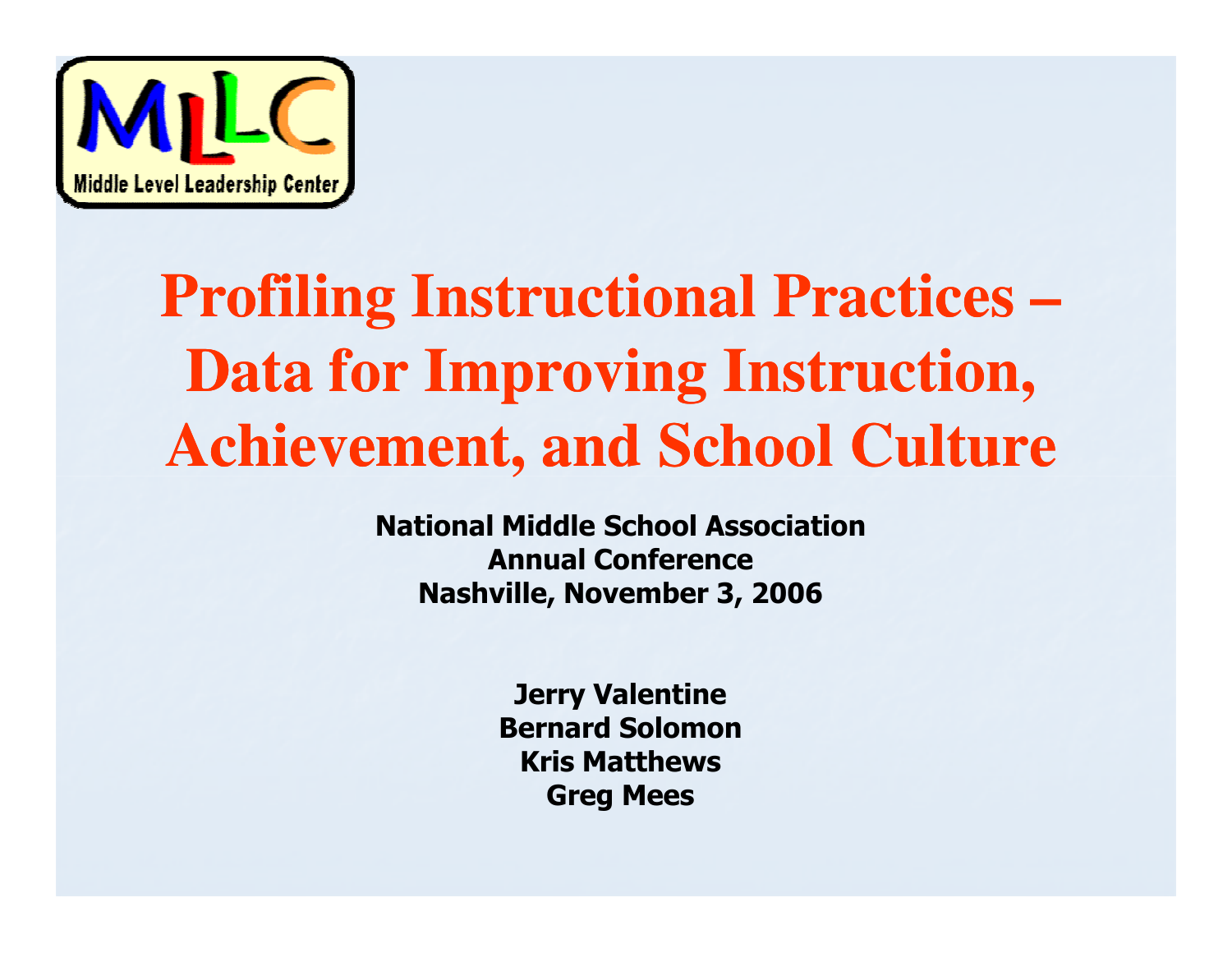#### **IPI Session Overview**

- Background/Origin
- **Execute IPI Categories**
- Data Collection Protocols
- **Repared Coding Examples**
- **Really Data Analysis Sessions**
- **Refinitive Typical Profiles**
- **Highly Successful/Unsuccessful Profiles**
- **E Long-term Profile Patterns**
- **REPI Training Opportunities**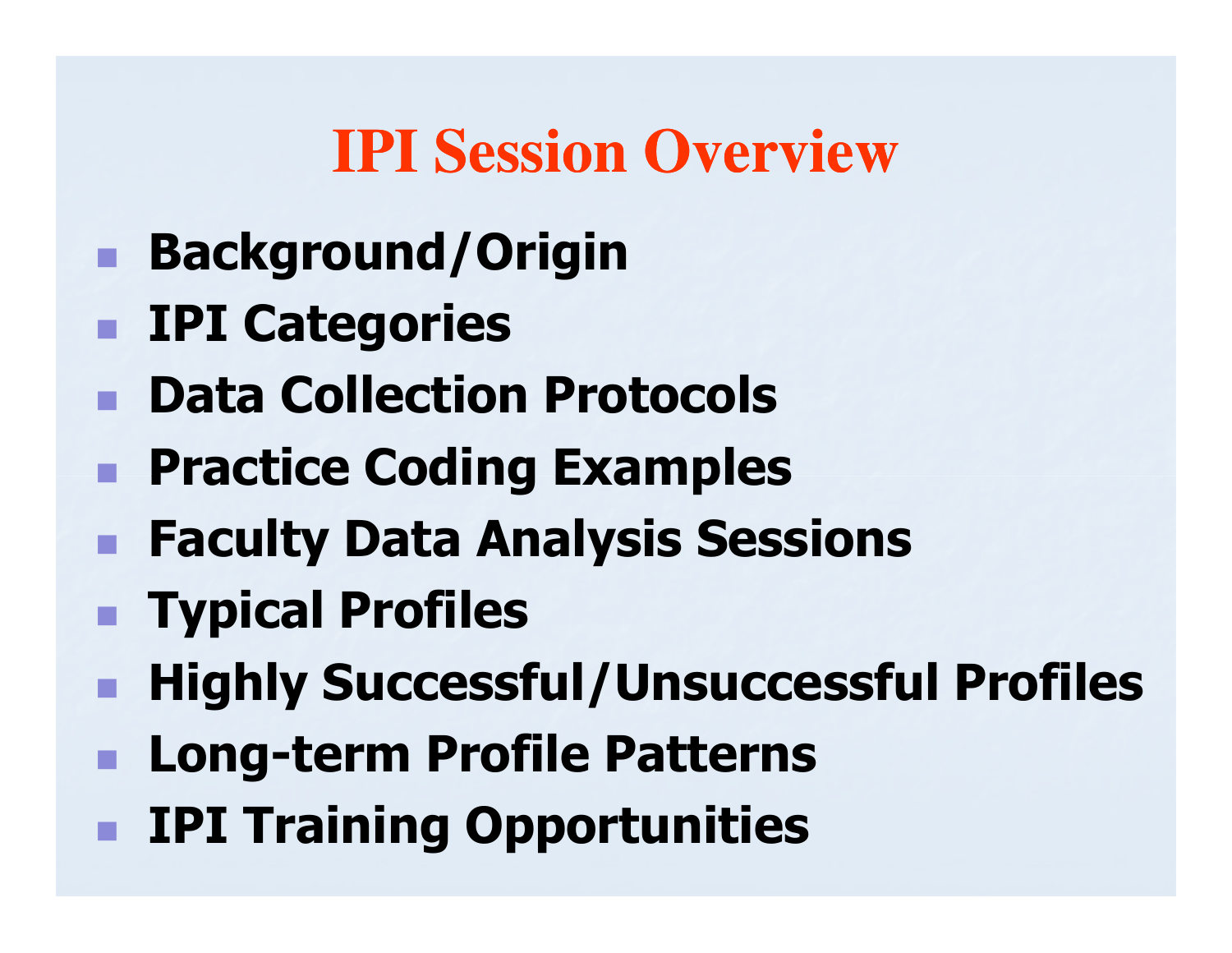# IPI Background and Origin

#### **E Project ASSIST: Comprehensive School Project ASSIST: Comprehensive School** Reform Initiative (1996)

- **Needed Data to Monitor Instructional Change**
- F. **Needed Data as basis for Teacher Reflection**
- **Fits Concepts of Professional Learning** Communities and Learning Organizations
	- **Faculty Discussions/Analysis of Data about** Teaching/Learning
		- **Develop an optimum profile of student engaged learning** that teachers will view as fair and accurate"
		- **Example 2** "Engage teachers in the **reflective, problem solving analysis** so instructional change evolves."
		- $\blacksquare$  "Continue to collect, analyze, and problem solve on a longitudinal basis."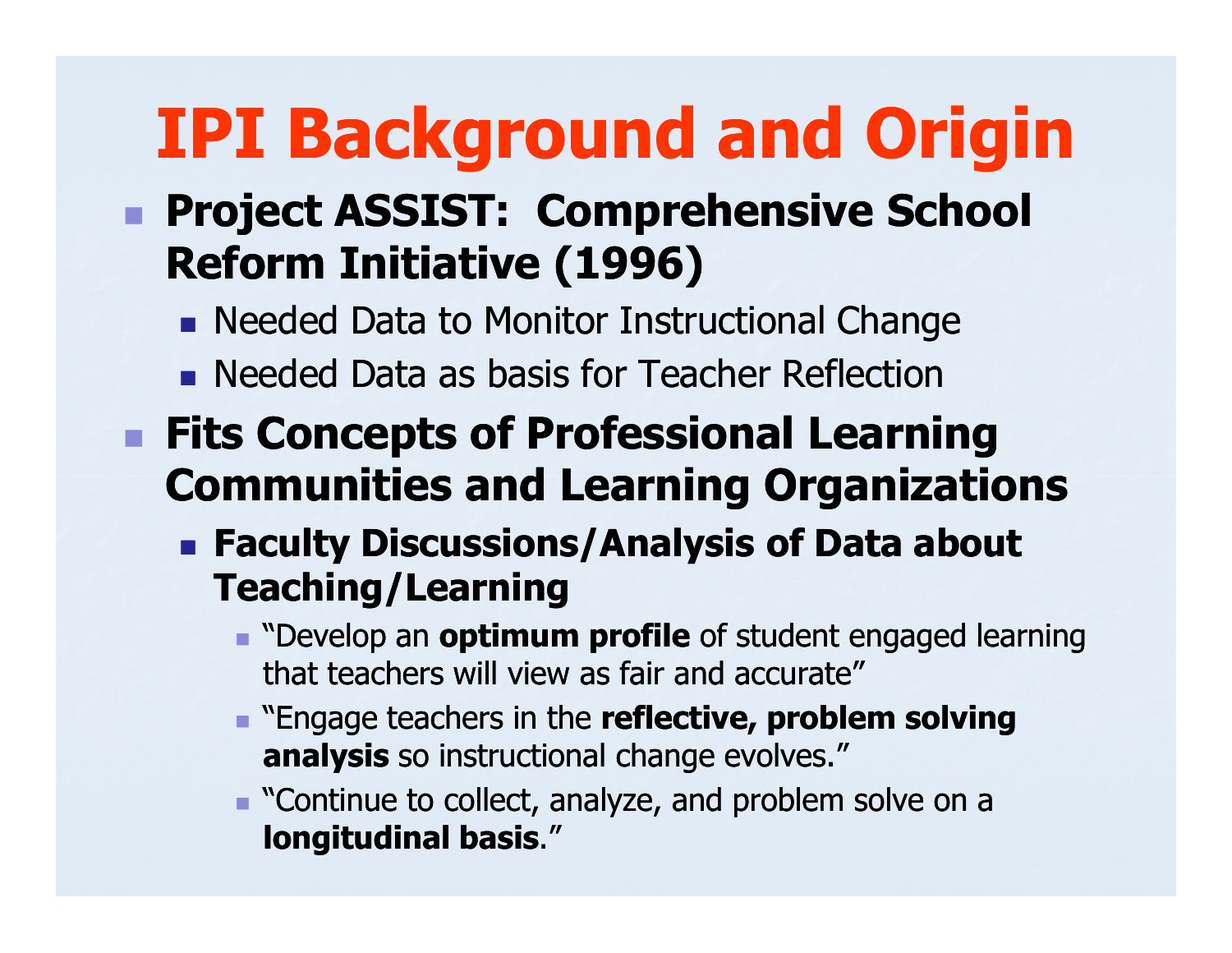### Image: Faculty Work Session to Analyze the Data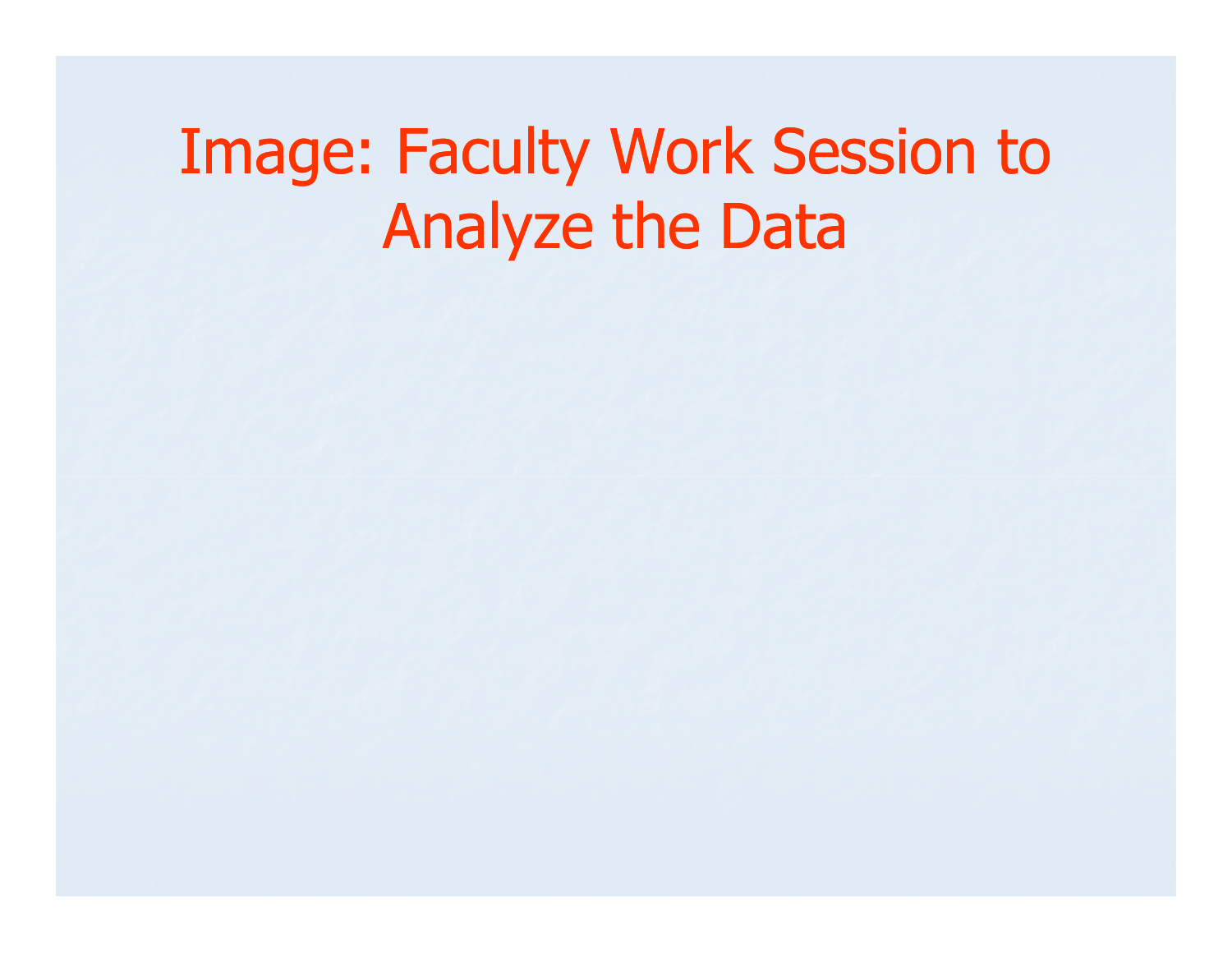#### Image: Large Volume of "Snap Shots" of Student Learning…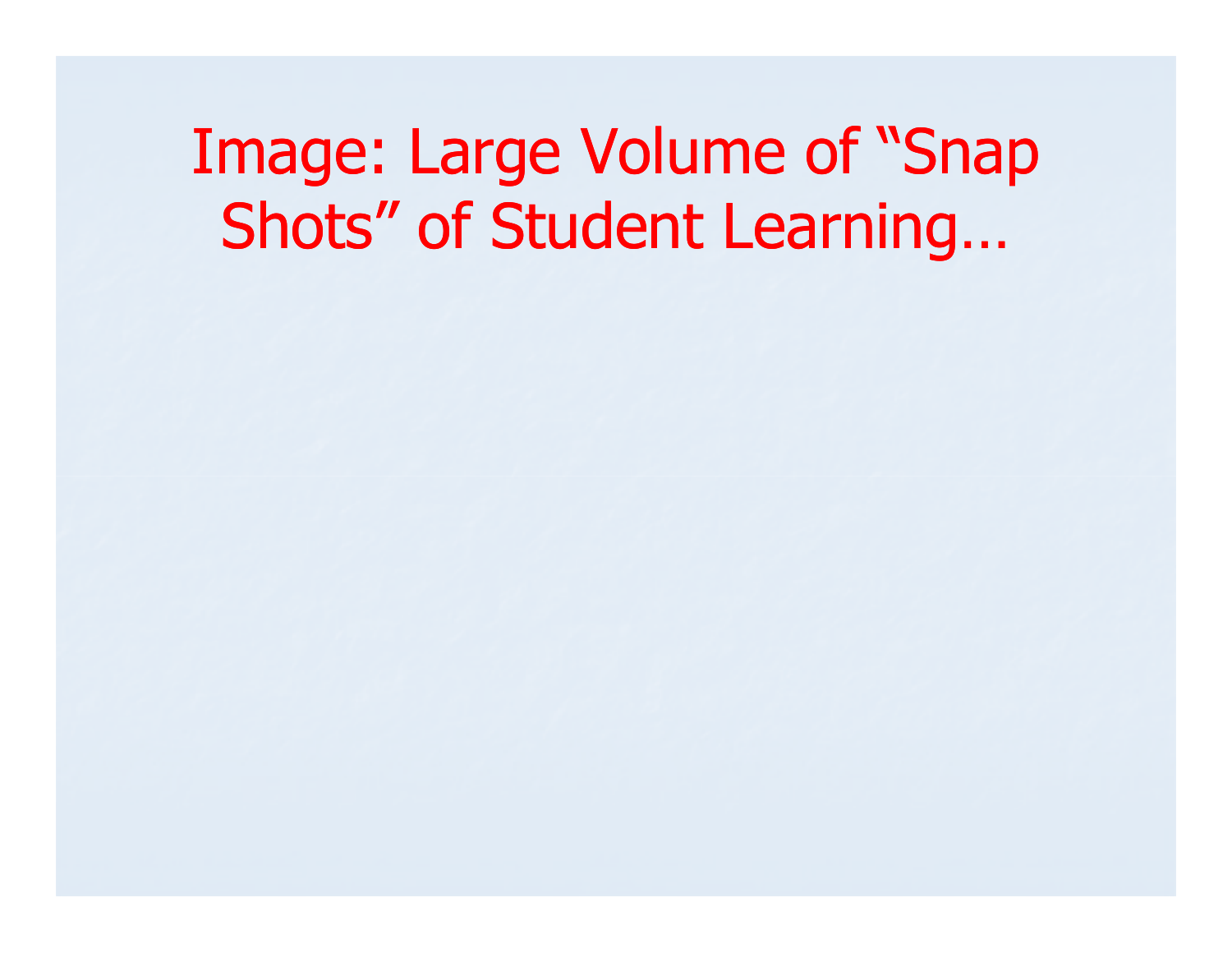# IPI Categories—Higher Order Learning (Figure 1, p. 5)

# ■ 6– Student Active Engaged Learning<br>■ Higher-Order Learning

- in. **Higher-Order Learning**
- **Typically students doing authentic, hands-on,** problem-based, research, etc. forms of learning

### **BEDEE Student Learning Conversations**

- **Higher-Order Learning**
- **Typically conversations among students who** are constructing knowledge together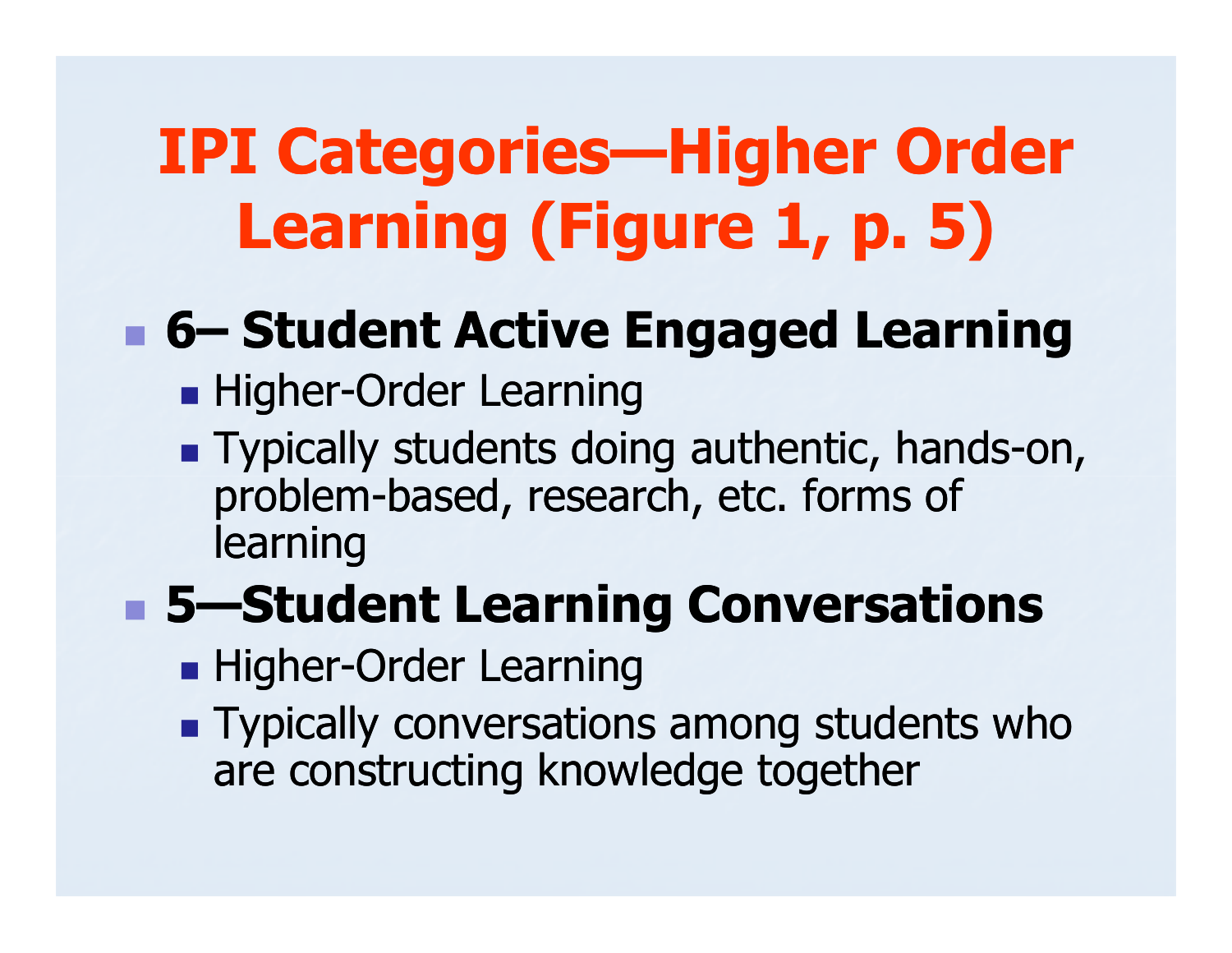#### **IPI Categories—Direct Instruction** and Student Supervised Work (Figure 1, p. 5)

#### r. **4** 4–Teacher-Led Instruction

- **Students attentive to teacher leading the** learning experience
- in. **Typically students listening to teacher share,** explain, give directions, etc.

#### **BED 3–Student Work with Teacher Involved**

- **Students working individually or in groups with** teacher support evident
- **Typically students doing worksheets, answering** questions, taking tests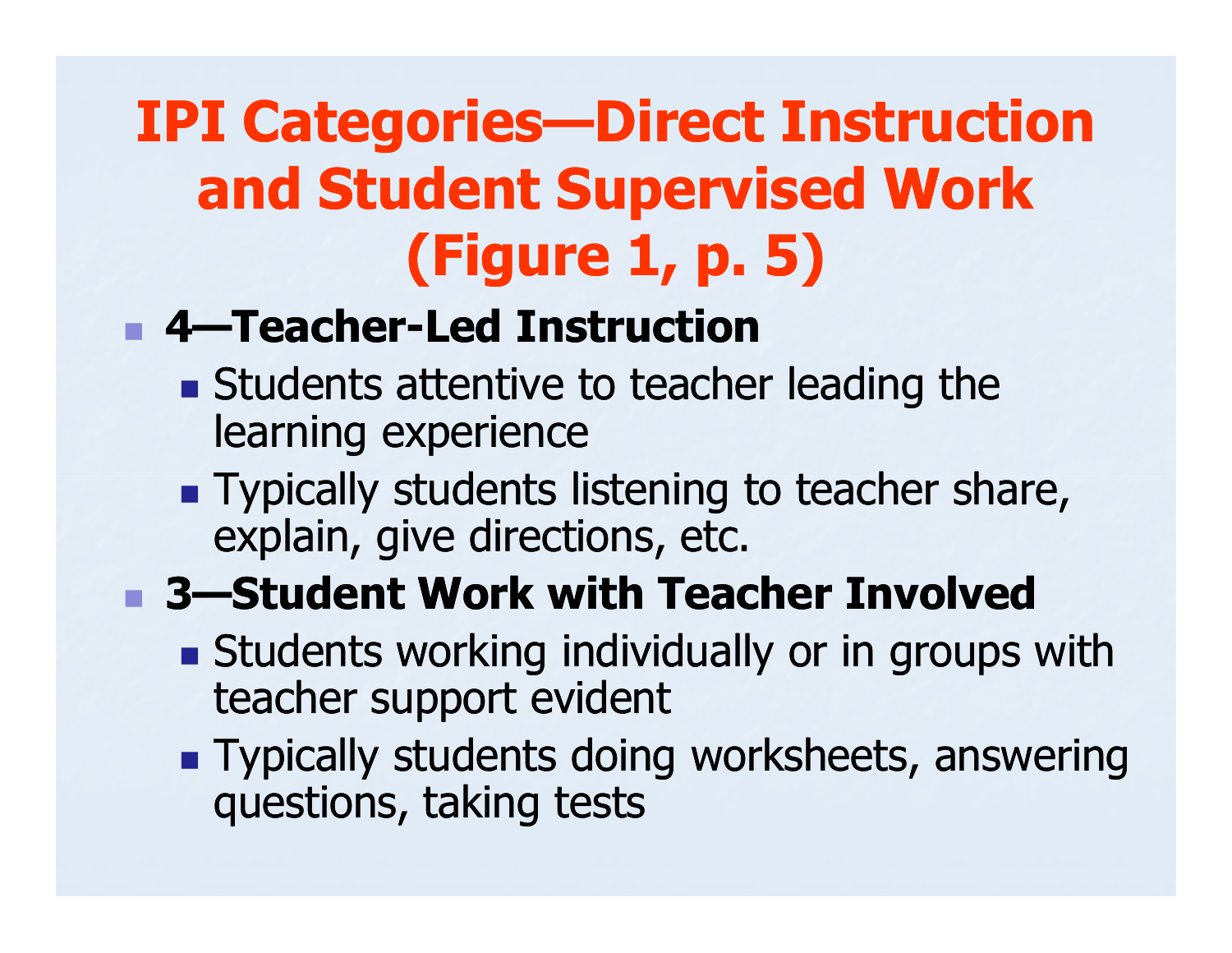#### **IPI Categories—Student Independent** Work and Disengagement (Figure 1, p. 5)

### ■ 2—Student Work w/o Teacher Involved

- **Students working individually or in groups with teacher support not evident (independent** work)
- Typically students doing worksheets, answering questions, taking tests
- **1—Students Not Engaged in Learning the Curriculum** 
	- I SLUUENU **Students are not engaged with the curriculum**
	- in. Typically students talking, inattentive, misbehaving, etc.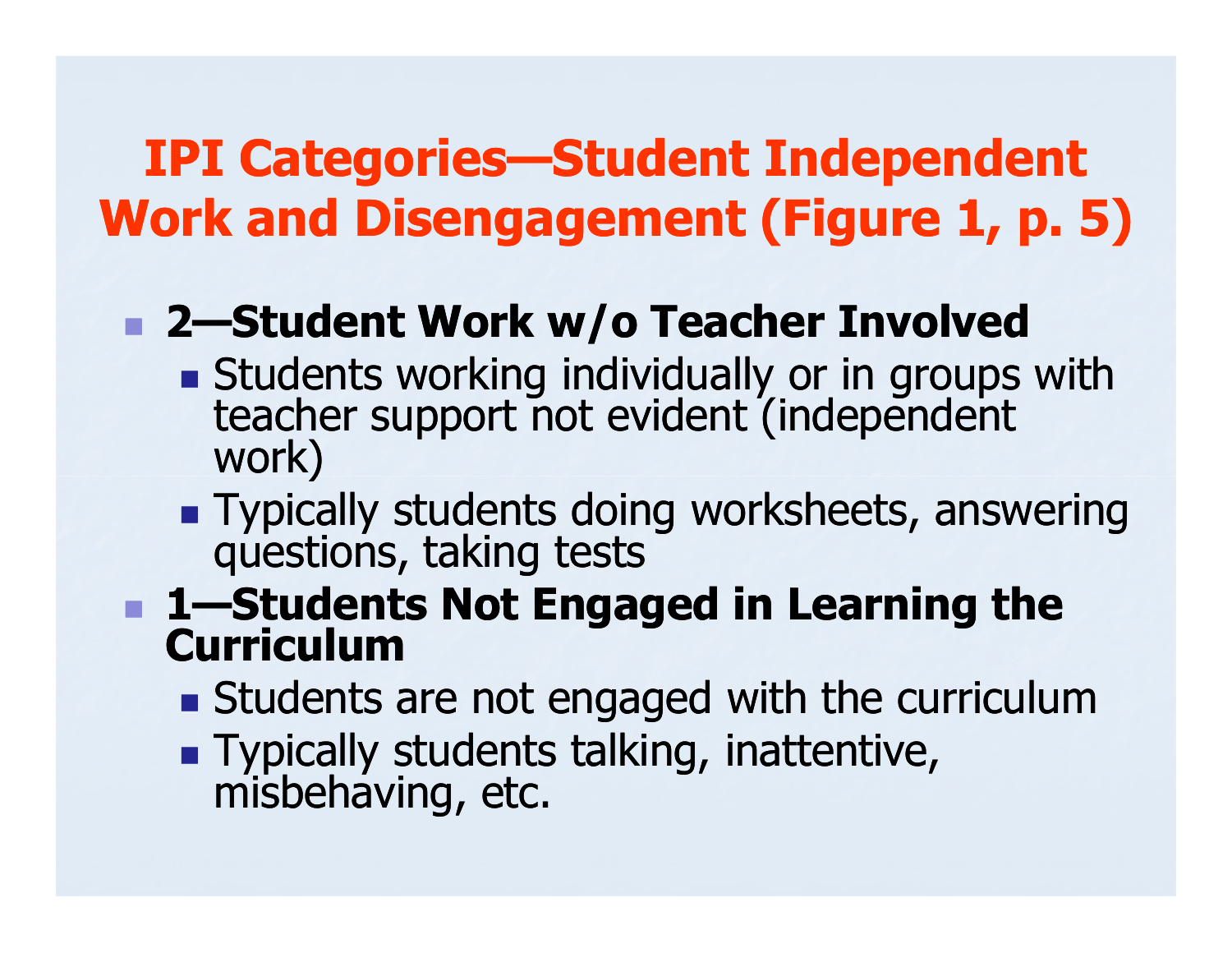#### IPI Protocols for Data Collection

- Data observations on "typical" days
- Systematically move from classroom to classroom . based upon the floor plan of the school
- **Focus on students, not the teacher**
- **Code student learning during first moments of** observation
- $\blacksquare$  When obse **Nhen observation is borderline between two** codes, select higher code
- **n** Code during regular lear **Code during regular learning time, not transitions** between content areas
- **Classrooms of special education and student** teachers are observed and coded
- Classrooms of substitute teache **EXPLASS CLASS FOOMS OF Substitute teachers are coded and Latitude Strategier of Strategier And Latitude Strategier And Latitude Strategier And Latitude Strategier And Latitude Strategier And Latitude Strategier And Latitu** included in profile if higher-order learning
- **All observations are anonymous**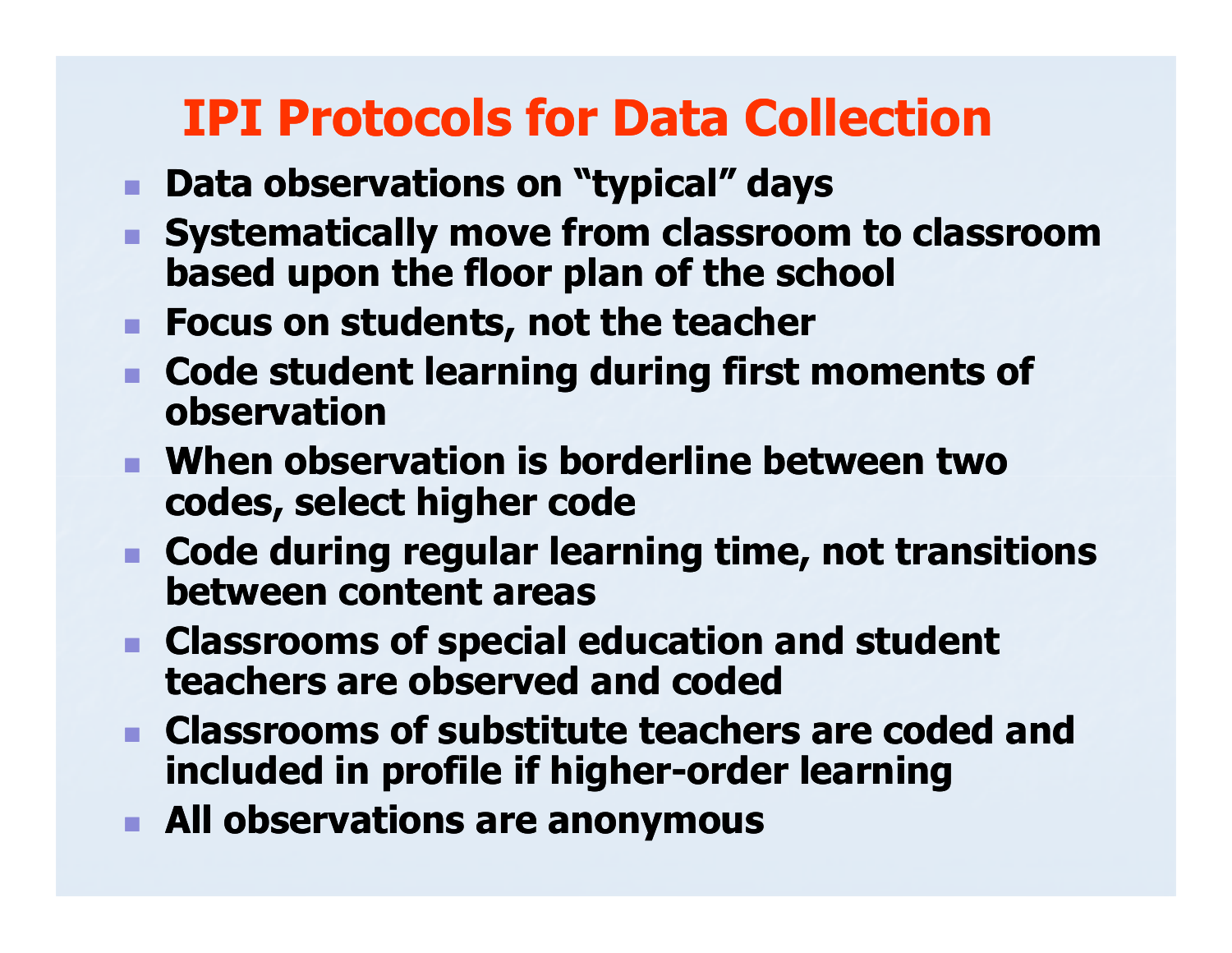As the observer enters the science classroom, the students are listening attentively to the teacher give them directions for the litmus experiment they will begin in a few minutes. Most of the students are making a few notes in their notebooks while the teacher explains the process.

Which of the IPI categories should be coded for this example?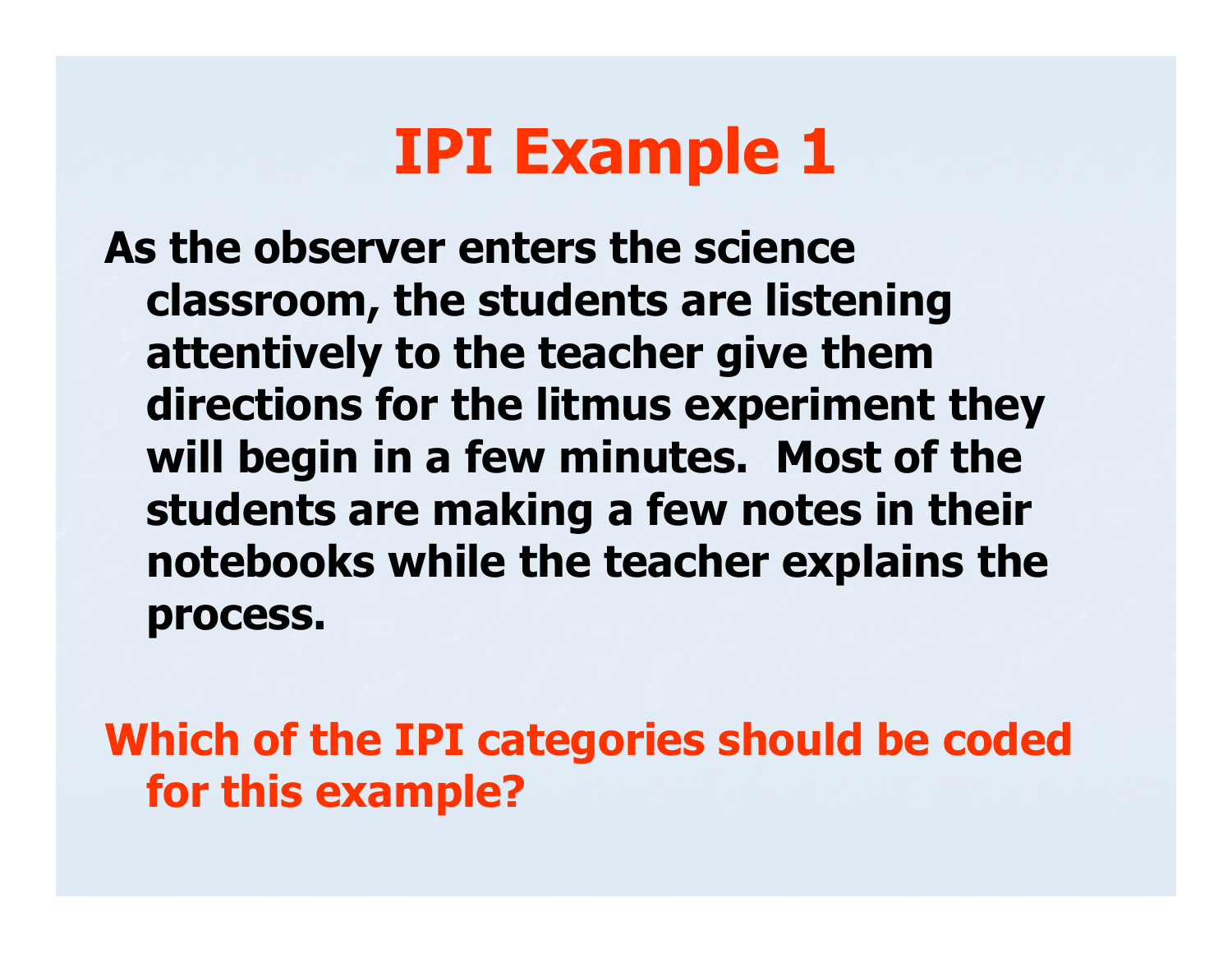As the observer enters the science classroom, the students are listening attentively to the teacher give them directions for the litmus experiment they will begin in a few minutes. Most of the students are making a few notes in their notebooks while the teacher explains the process.

IPI Code: Category 4—Teacher-Led Instruction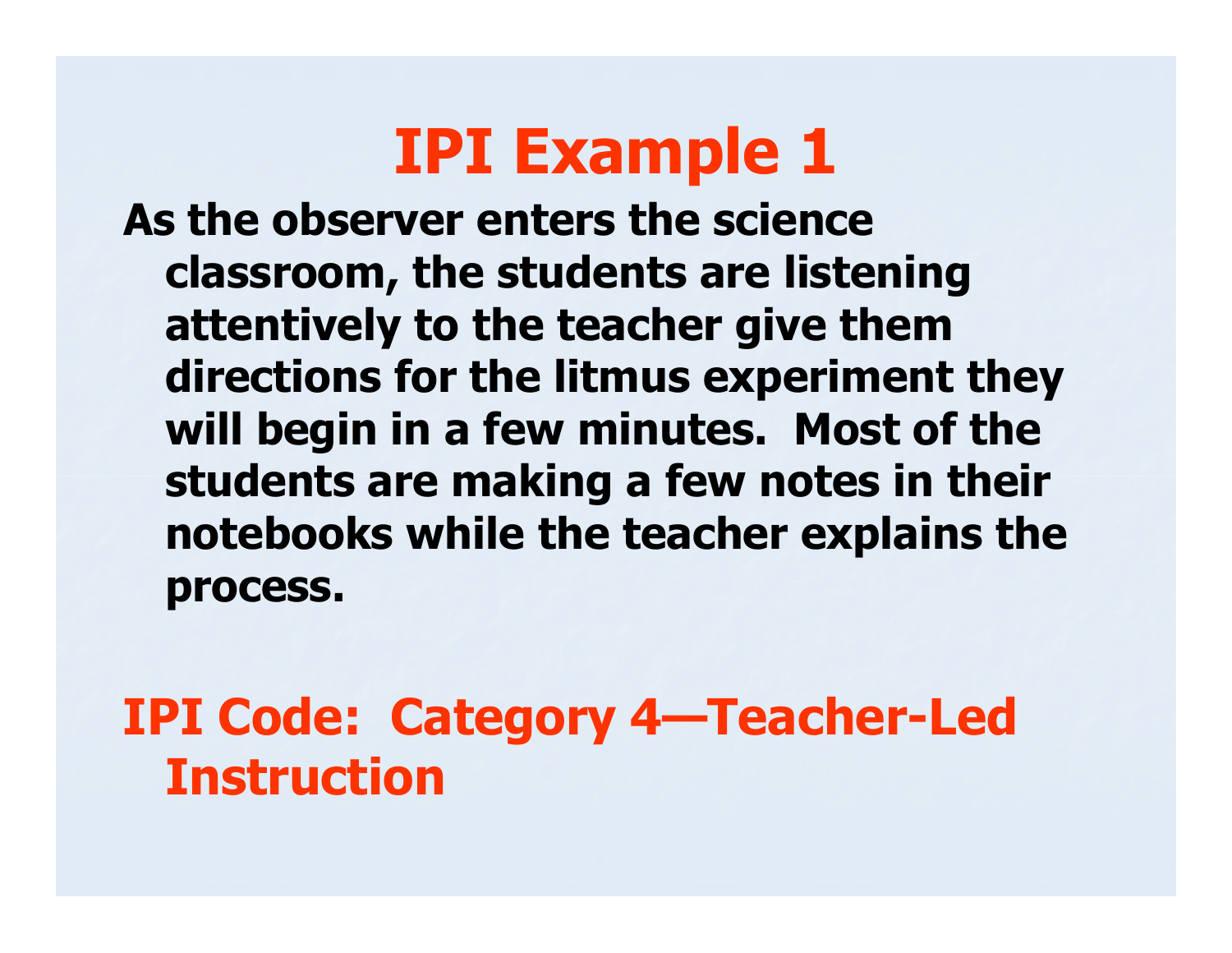As the observer enters the language arts<br>classroom, the students are creating<br>(original) poems. The teacher is moving<br>among the students encouraging them as<br>they work. They have a rubric on their desks that addresses rhyme, meter, imagery, content, emotion, and length. As you read the first few stanzas of some of the poems you are impressed with their depth of thought and emotion.

Which of the IPI categories should be coded for this example?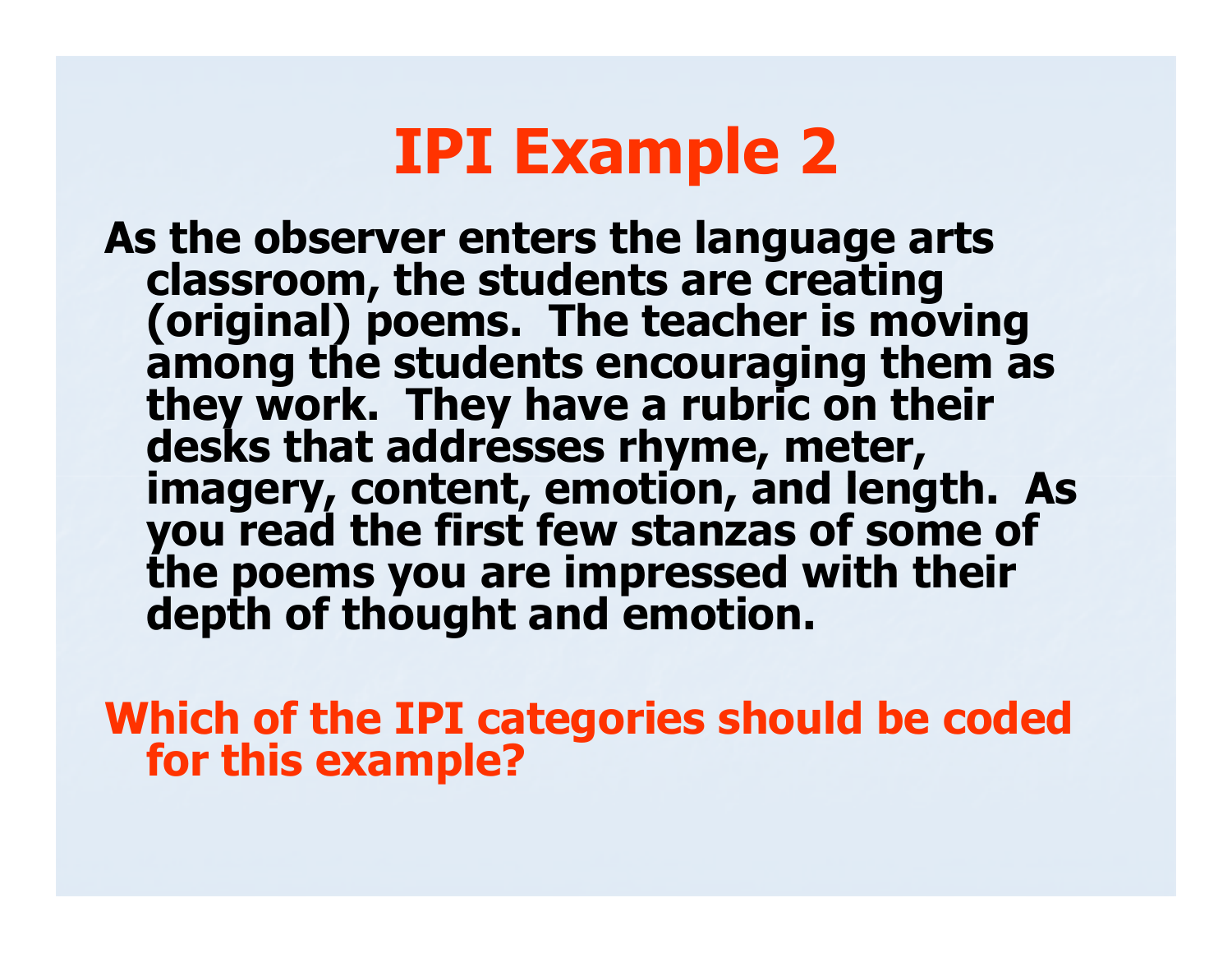As the observer enters the language arts As the observer enters the language arts<br>classroom, the students are creating<br>(original) poems. The teacher is moving<br>among the students encouraging them as<br>they work. They have a rubric on their desks that addresses rhyme, meter, imagery, content, emotion, and length. As you read the first few stanzas of some of the poems you are impressed with their depth of thought and emotion.

IPI Code: Category 6—Student Active Engaged Learning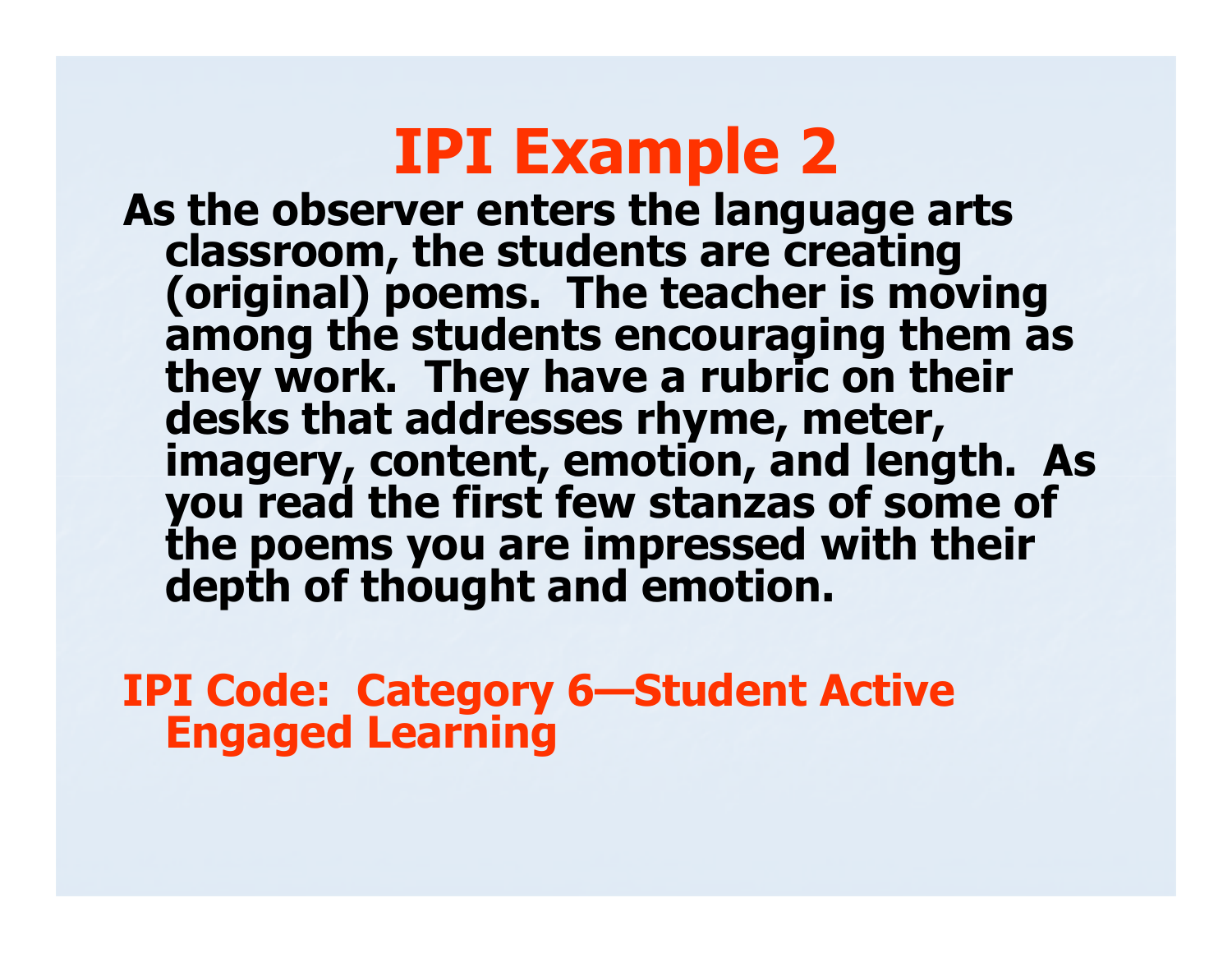As the observer enters the 8<sup>th</sup> grade math<br>classroom the students are seated at their tables completing a textbook assignment.<br>When you look at their work you see they<br>are independently computing word problems about the total cost of several<br>consumer items and the amount of change<br>to expect. The teacher is working at her<br>computer creating a test and has her back<br>to the students.

Which of the IPI categories should be coded for this example?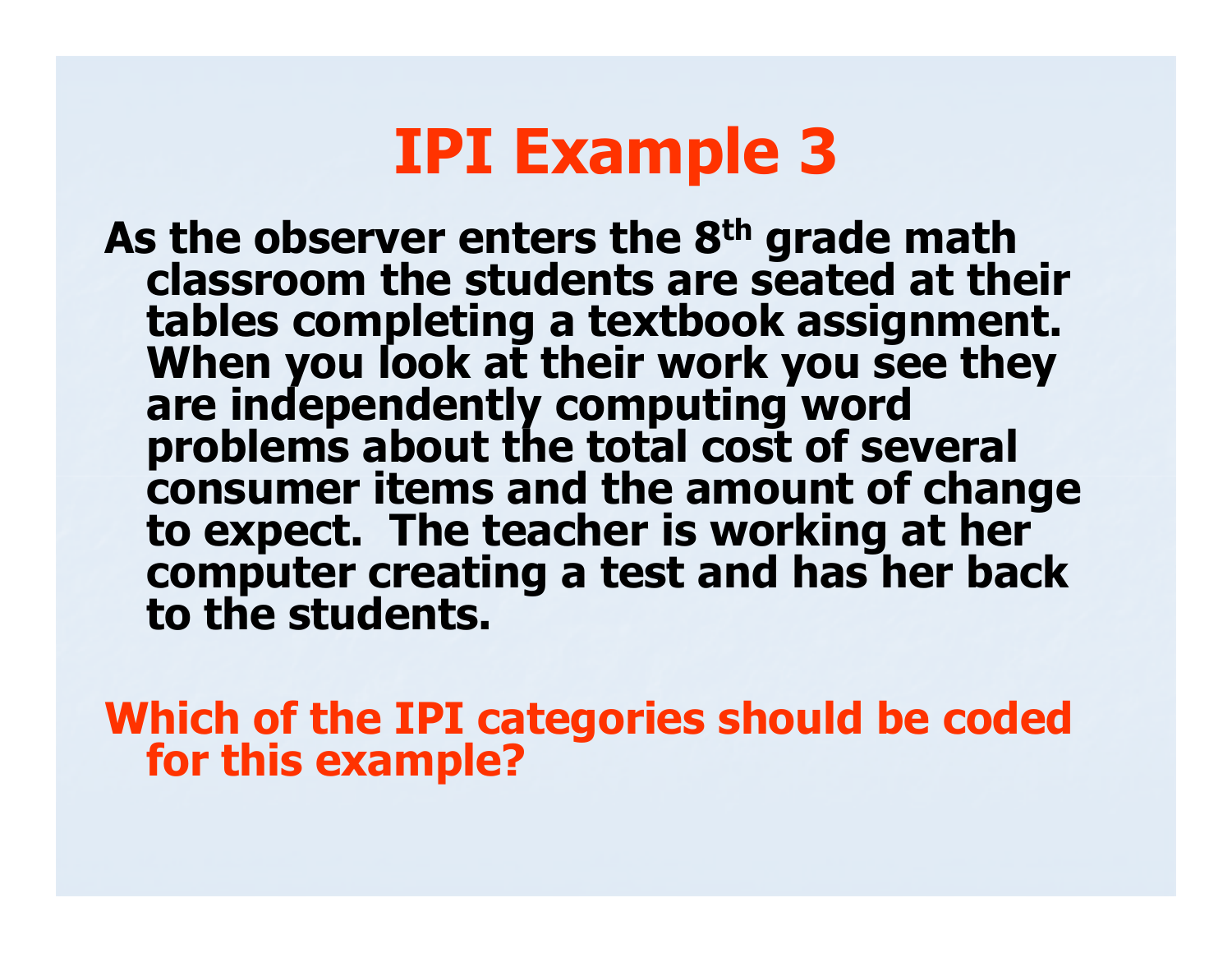As the observer enters the 8<sup>th</sup> grade math classroom the students are seated at their tables completing a textbook assignment.<br>When you look at their work you see they<br>are independently computing word problems about the total cost of several<br>consumer items and the amount of change<br>to expect. The teacher is working at her<br>computer creating a test and has her back<br>to the students.

IPI Code: Category 2—Student Work w/o Teacher Involved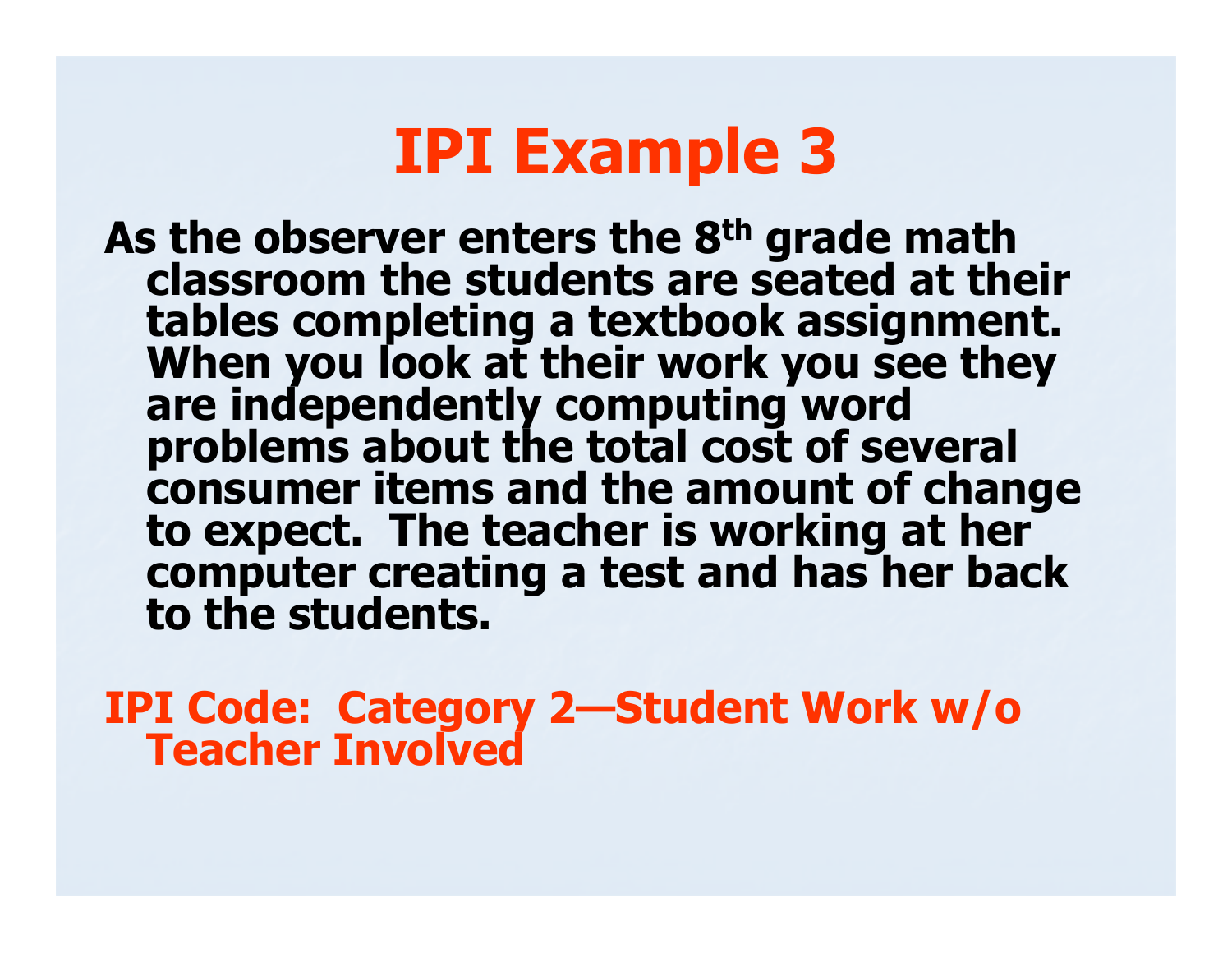As the you enter the seventh grade social<br>studies class, the students are watching<br>selected segments of the movies <u>Pearl<br>Harbor</u> and <u>Midway</u>. The teacher is<br>standing by the DVD/VCR player watching Harbor and Midway. The teacher is standing by the DVD player watching<br>the segments with the students. You can<br>tell from the books on the students' desks that the class is studying WWII. You are in the room about one minute.

Which of the IPI categories should be coded for this example?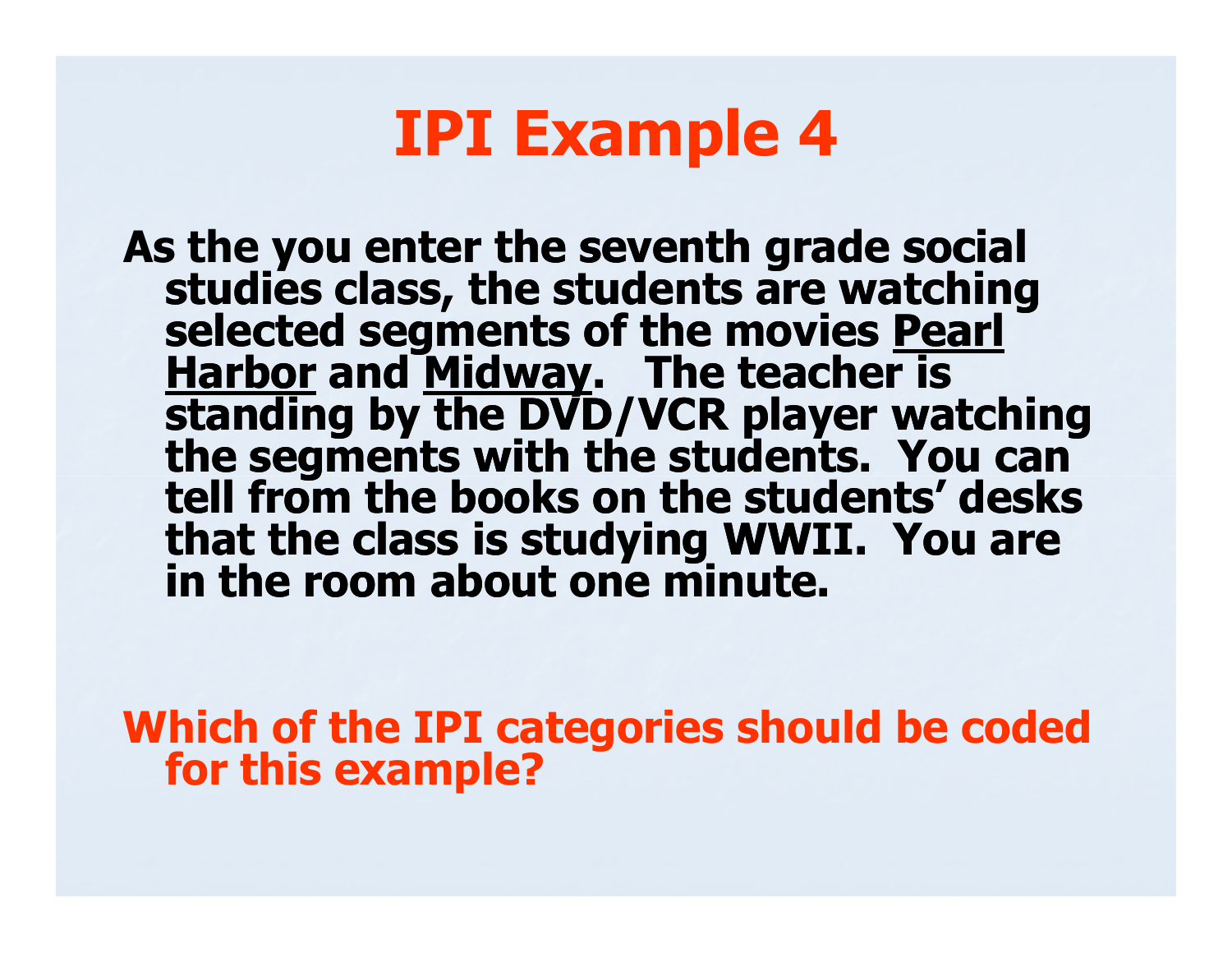As the you enter the seventh grade social studies class, the students are watching selected segments of the movies Pearl Harbor and Midway. The teacher is standing by the DVD/VCR player watching the segments with the students. You can tell from the books on the students' desks that the class is studying WWII. You are in the room about one minute.

IPI Code: Category 3—Student Work with Teacher Involved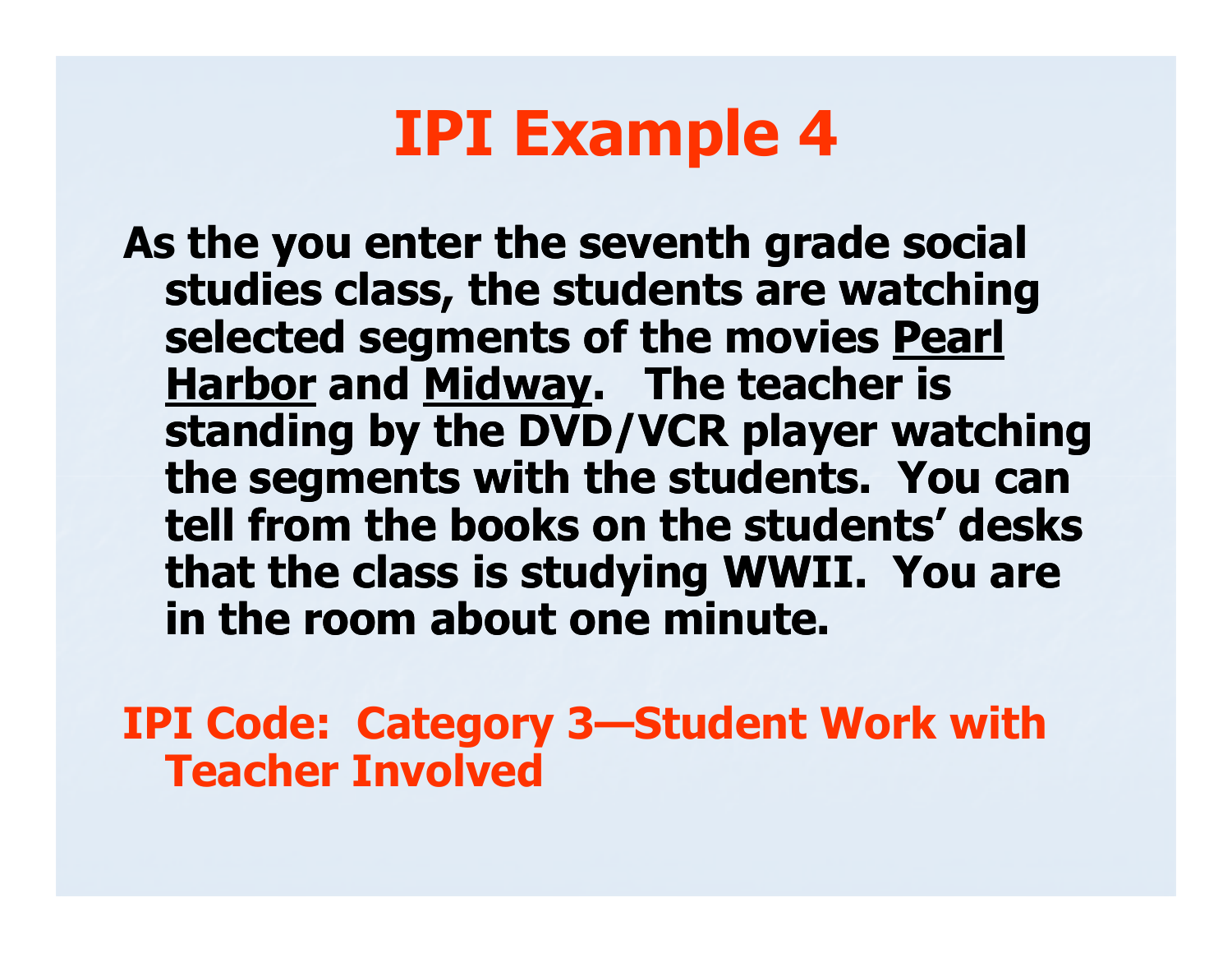As the you enter the eighth grade art classroom, the article students are in small grassing of four or five students are in small groups of four or five students. Each group has a print of a classic painting and the students are discussing the paintings. The discussions are stimulated by two analysis-level questions written on the board. One student in each group is taking notes for the group. As you begin to leave the room two minutes after entering, you hear the teacher say that it is time to explain their group analyses and defend them to the whole class.

Which of the IPI categories should be coded for this example?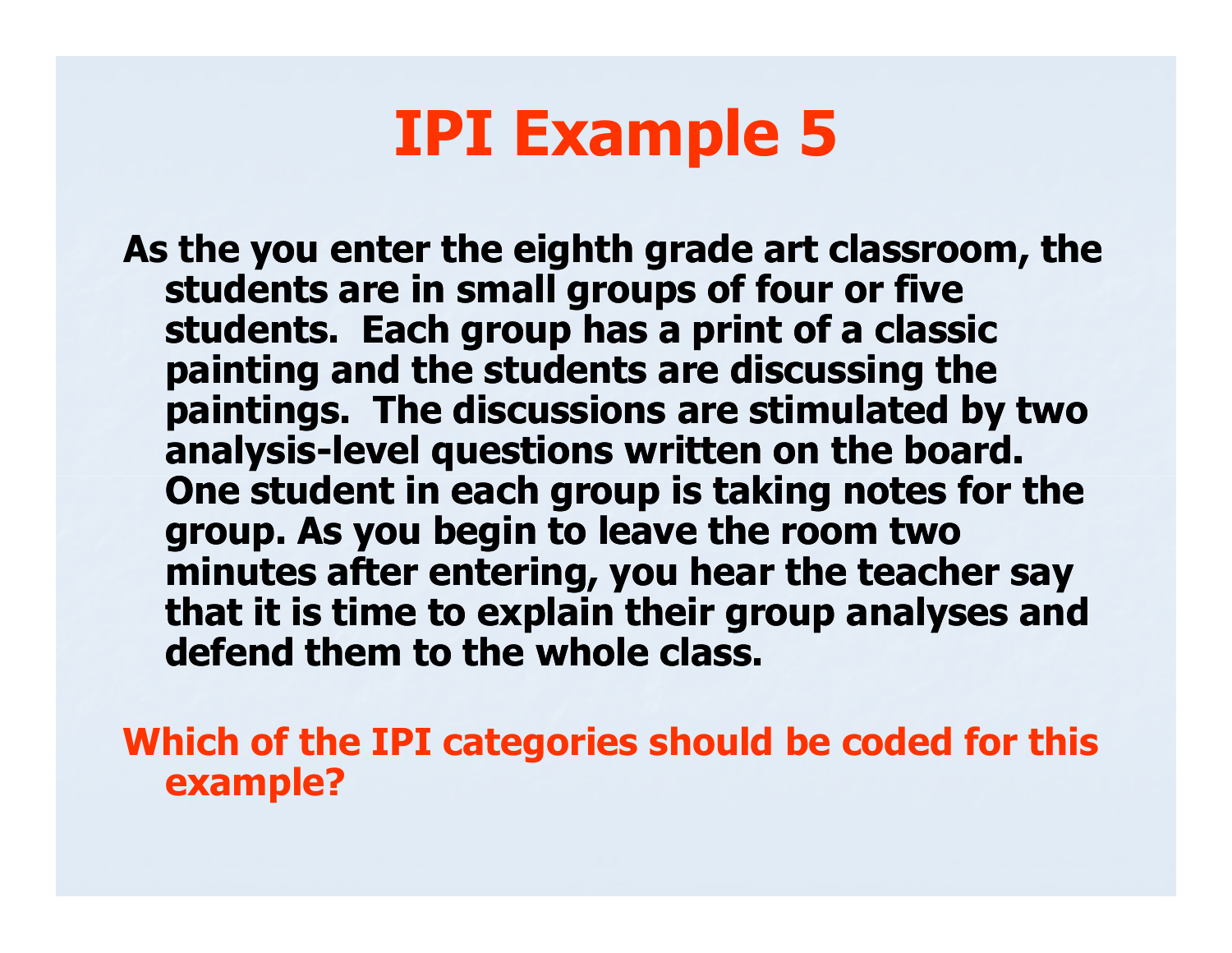As the you enter the eighth grade art classroom, the article students are in small grassing of four or five students are in small groups of four or five students. Each group has a print of a classic painting and the students are discussing the paintings. The discussions are stimulated by two analysis-level questions written on the board. One student in each group is taking notes for the group. As you begin to leave the room two minutes after entering, you hear the teacher say that it is time to explain their group analyses and defend them to the whole class.

IPI Code: Category 5—Student Learning Conversations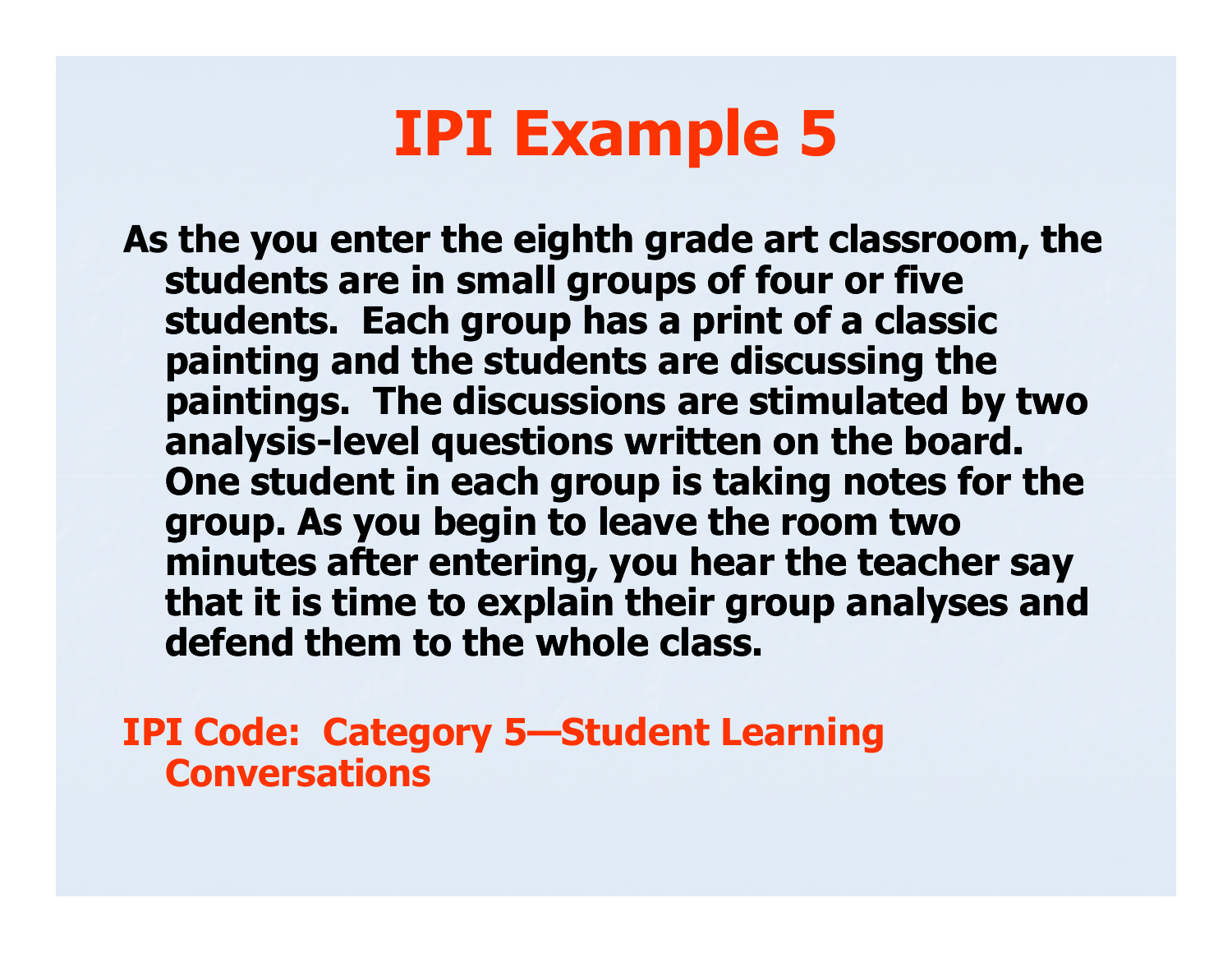# Longitudinal Effect…

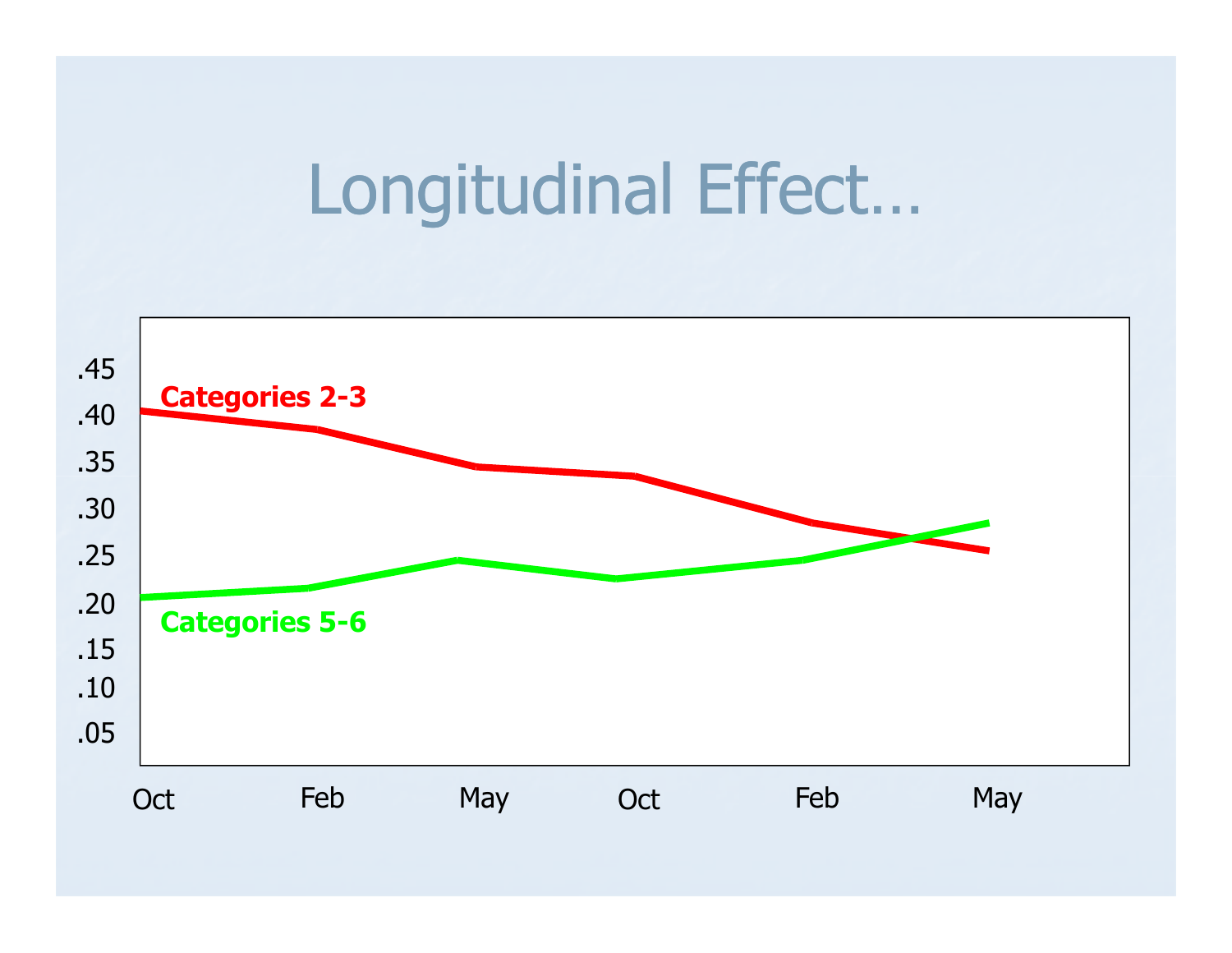#### Faculty Work Session I: Analysis and Discussion of the Profile Data

- **Small and Whole Group Analyses and Discussion** 
	- $\blacksquare$  What do **Nhat do we see in the profiles that we can feel** good about or celebrate?
	- F. **Nhat do we see in the data profiles that we** should be concerned about and thus study and discuss more deeply?
- **Faculty Discussion: Are these types of data** valuable to us?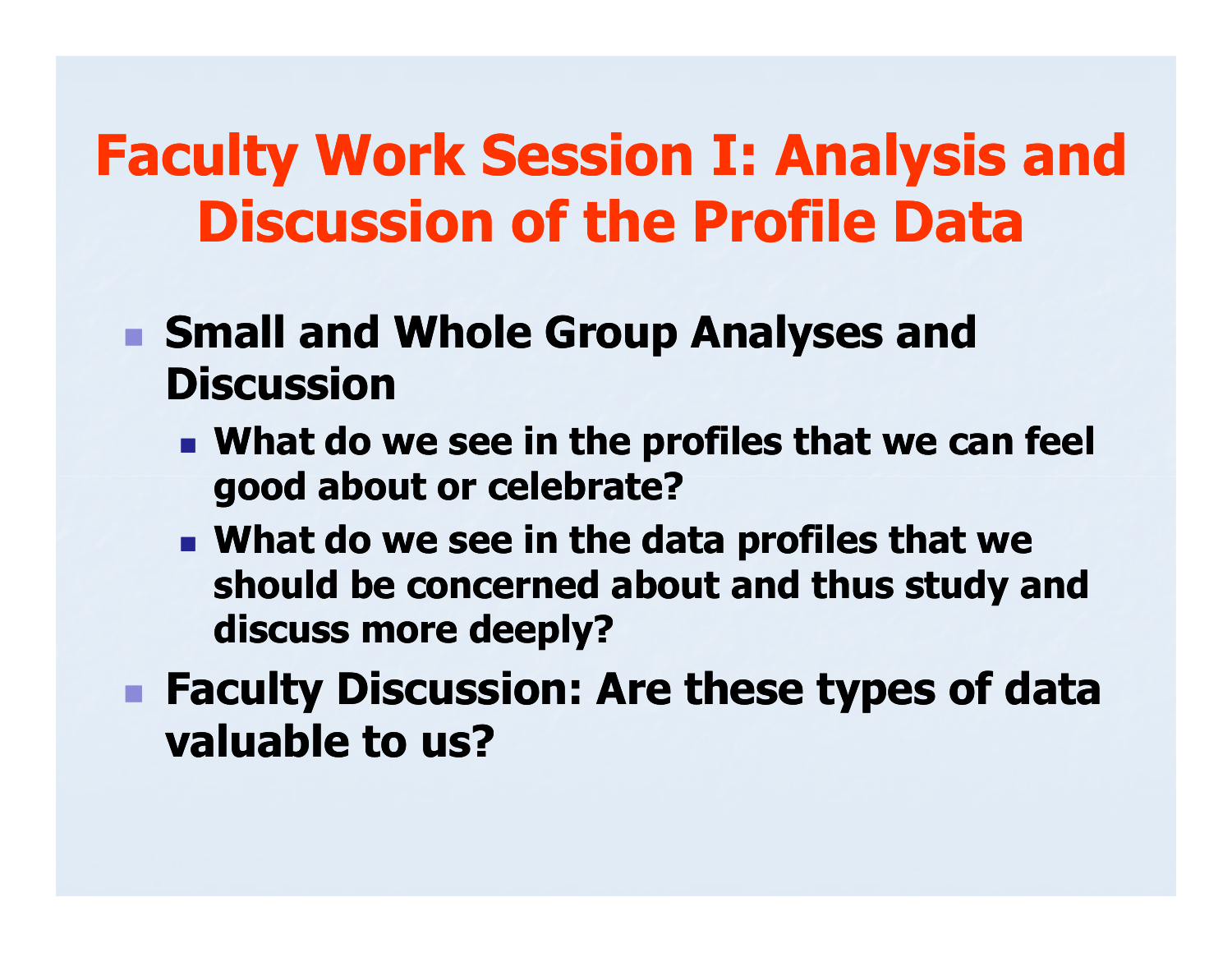#### Faculty Work Session I: Post-session Requests

- **Request for sub-group analyses...**<br>Can we have a profile for the math
	- **Example 2 Figure 2 as profile for the math** program?
- Individual teacher self-assessment…<br>Can I build a profile of my students'
	- **Example 2 and I build a profile of my students'** engagement using this process?
	- **Nalue/benefit of self-ratings vs.** accuracy/reliability of self-ratings?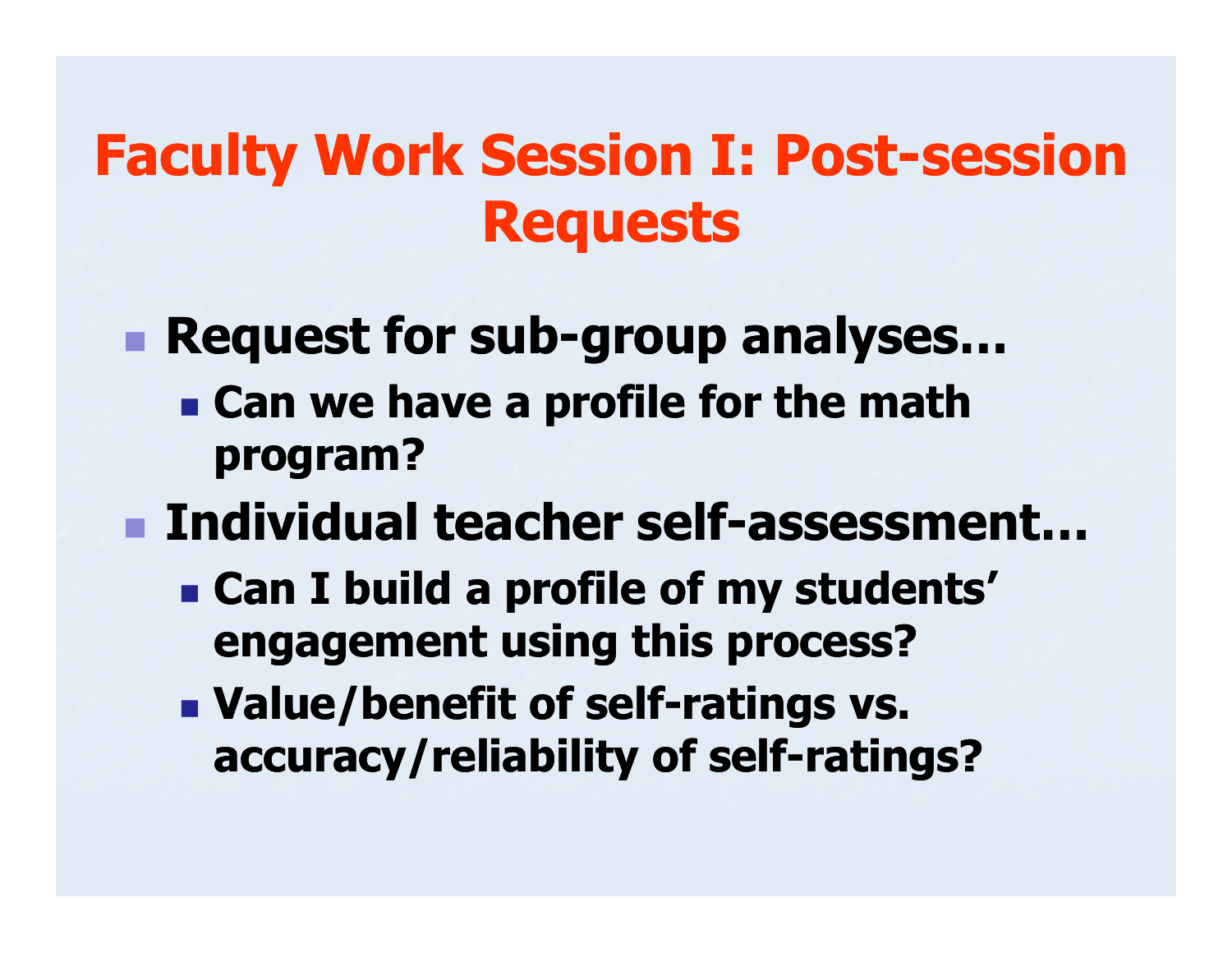Faculty Work Session II: Deeper Analyses with Longitudinal Perspective and Goal Setting

- r. ■ For each category percentage, should we:
	- Increase?
	- **B** Maintain?
	- **Decrease?**
- **If change is appropriate...** 
	- **E** How much?
	- By when?

r. **How do we begin to share knowledge** about effective strategies that will change the percentages?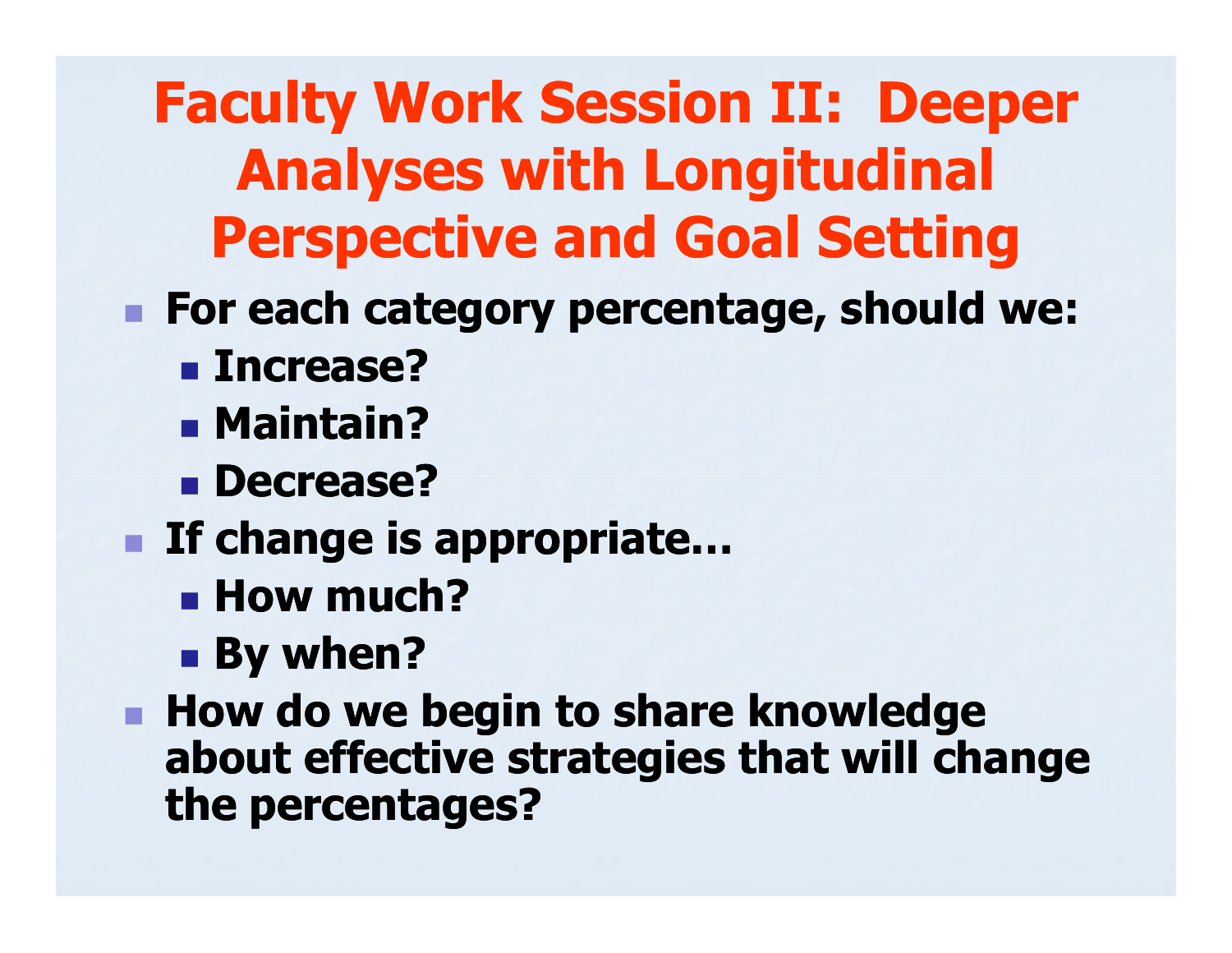# "Typical" Profiles...<u>not</u> norms

**Are there differences between typical** profiles by grade levels, (elem., middle, and high school)? (Table 1, p. 11)

**Are there differences between typical** profiels for core and non-core classes?<br>
<del>Co</del>rected (Table 2, p. 11)

**Are there differences between profiles** for more effective and less effective schools? (Tables 3-4-5, pp. 12-13)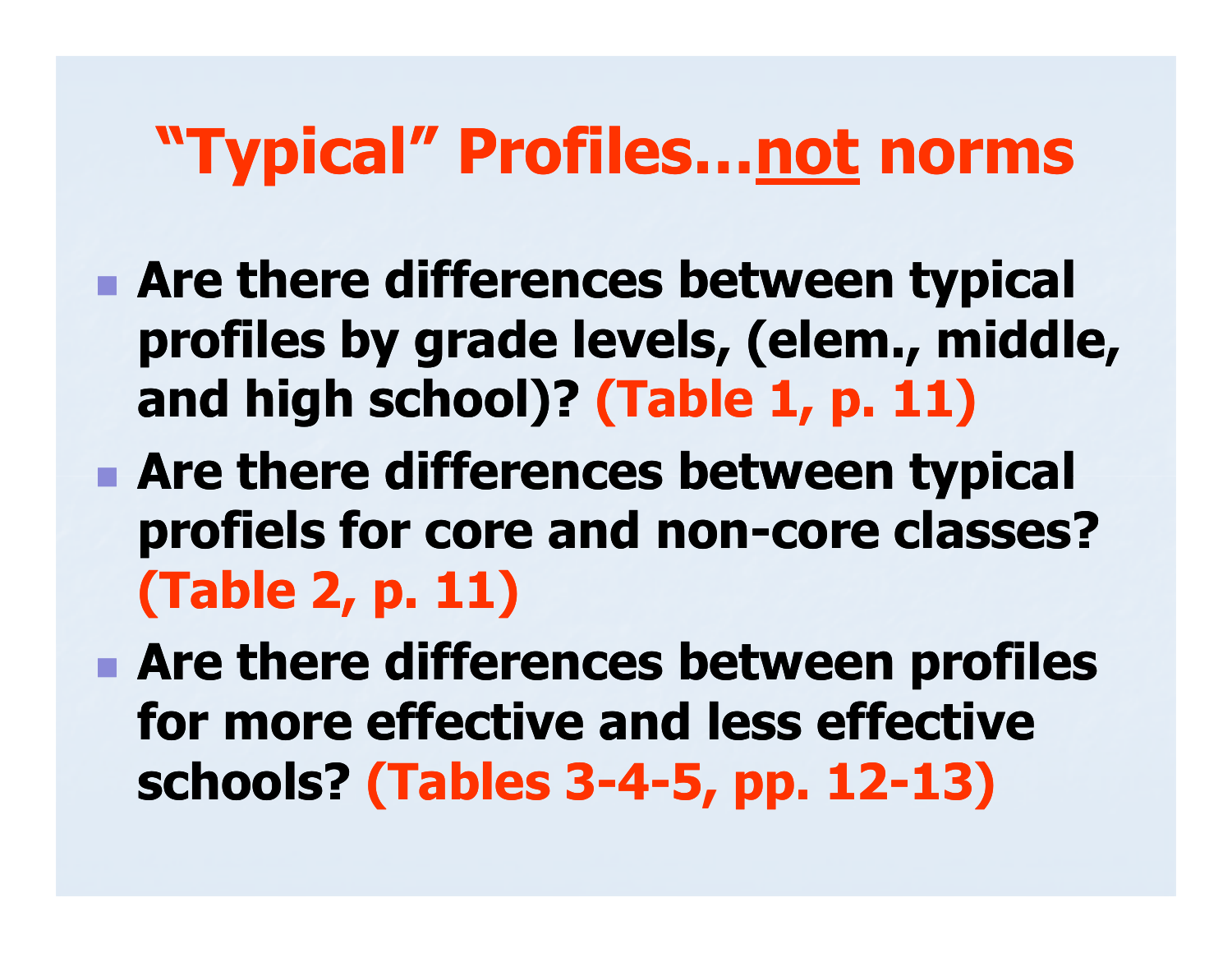### IPI Coder Reliability Standards

**• Minimum Reliability for user endorsement: .** .80 for site-based school improvement data ■ .90 for research ■ Coder Reliability Study ■ w/o Workshop .05 .05-.20 Reliability avg. .17 .20 With Workshop .80.80-1.0 Reliability avg. .93 1.0 Reliability avg.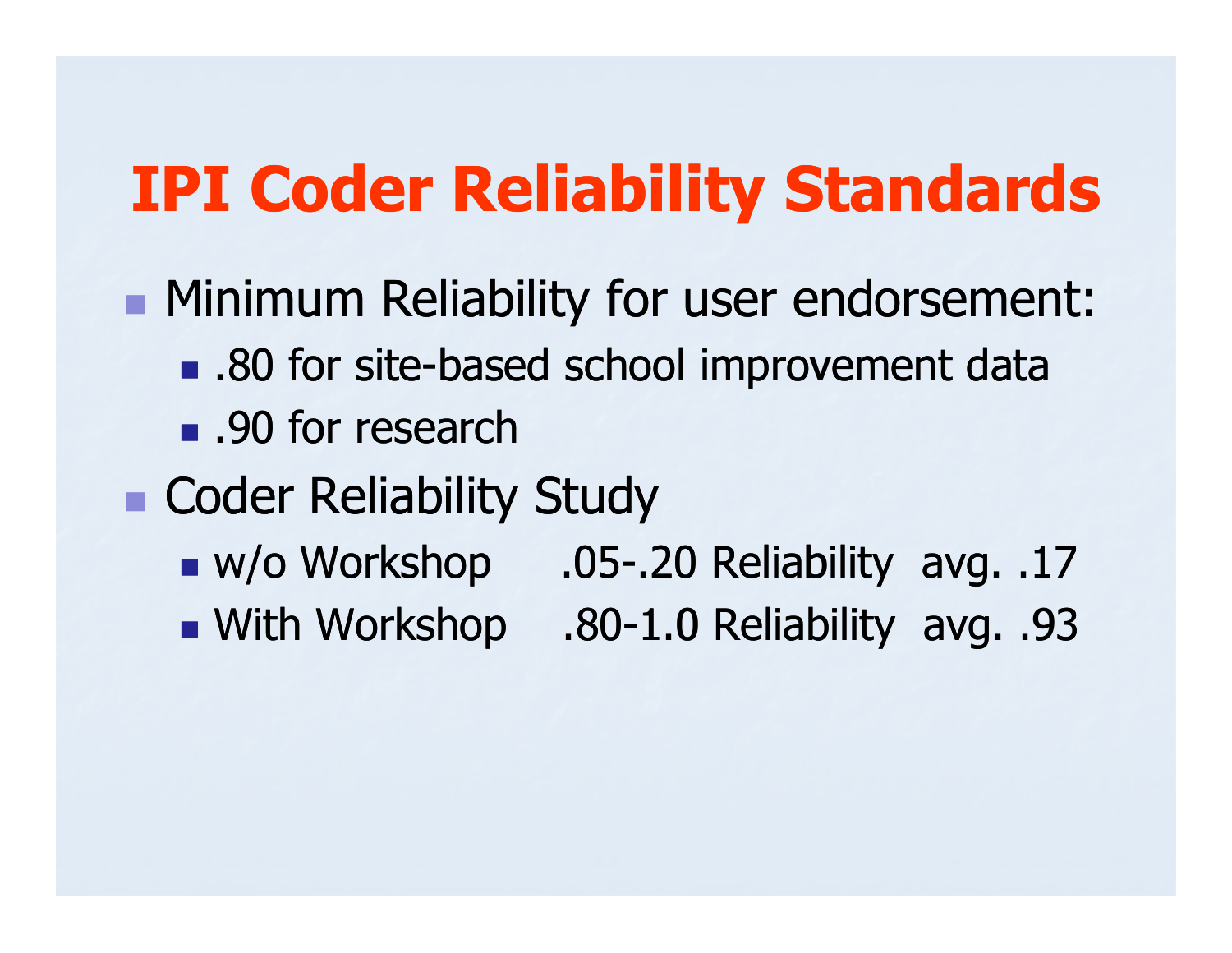# Suggested Resources…

- $\blacksquare$  For more detailed information about the IPI s For more detailed information about the IPI see Instructional Practices Inventory: Profiling Student Engagement for School Improvement(Valentine, 2005) available at www.MLLC.org
- For more detailed information about Project ASSIST see For more detailed information about Project ASSIST see<br>Frameworks for Continuous School Improvement:<br>A Synthesis of Essential Concepts (Valentine, 2001) and Project ASSIT REsearch paper presented at available at AERA, April 2006 in San Francisco. www.MLLC.org.
- For information about IPI Level I (Coder Training) and Level II (Advanced Faculty Work Session Facilitation) workshops at the Middle Level Leadership Center, see www.MLLC.org, call 573-882-0944, or email<br>ValentineJ@missouri.edu.